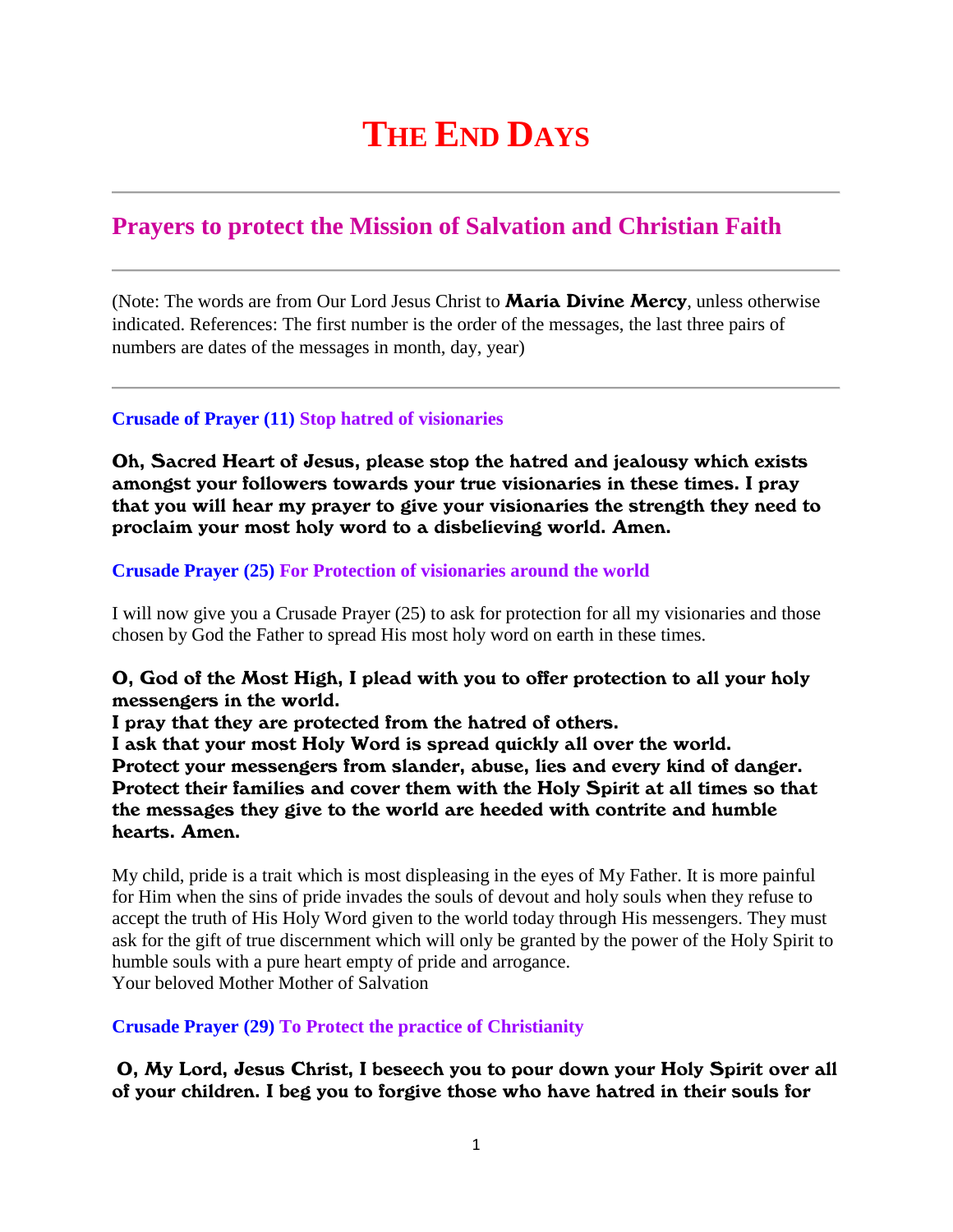You. I pray that atheists open up their hardened hearts during your Great Mercy and that your children who love you can honor you with dignity to rise above all persecution. Please fill all your children with the gift of your spirit so that they can rise with courage and lead your army into the final battle against Satan, his demons and all those souls who are slaves to his false promises. Amen.

(Sunday, February 12th, 2012 @ 10:30 am)

Go in peace my child and tell the world to prepare for this great injustice. Thank you for responding to my call today.

Mary Queen of all the angels Mother of Salvation

### **Crusade Prayer (91) Keep me true to my Faith**

O Blessed Mother of Salvation, protect me in my hour of need, when I am confronted with evil.

Help me to defend the Word of God with strength and courage, without any fear in my soul.

Pray that I remain loyal to the Teachings of Christ and that I can fully surrender my fears, my worries and my sadness, completely.

Help me, so that I can walk fearlessly ahead on this lonely path, in order to proclaim the Truth of the Holy Word of God, even when the enemies of God make this task almost impossible.

O Blessed Mother, I ask that, through your intercession, the faith of all Christians remains strong, at all times, during the persecution. Amen.

#### **Crusade of Prayer (100) For the survival of Christianity**

O dear Jesus, we beg You for the skills to survive the trials we now face, as the last True Pope finishes his Mission for You.

Help us to sustain the terrible abuse we will now have to face because of the collapse of the Church, which we once knew.

Never let us deviate from the Truth of Your Divine Word.

Help us to remain silent when the attacks are placed upon our shoulders to entice us to turn our backs on You and the Sacraments you gave the world. Cover Your Army with the powerful Love we need, like a shield, to protect us against the false prophet and the antichrist.

Help Your Church on earth to spread and multiply, so that they can adhere to the Truth and help you lead our brothers and sisters on the Path of Truth to prepare ourselves, adequately, for Your Second Coming. Amen.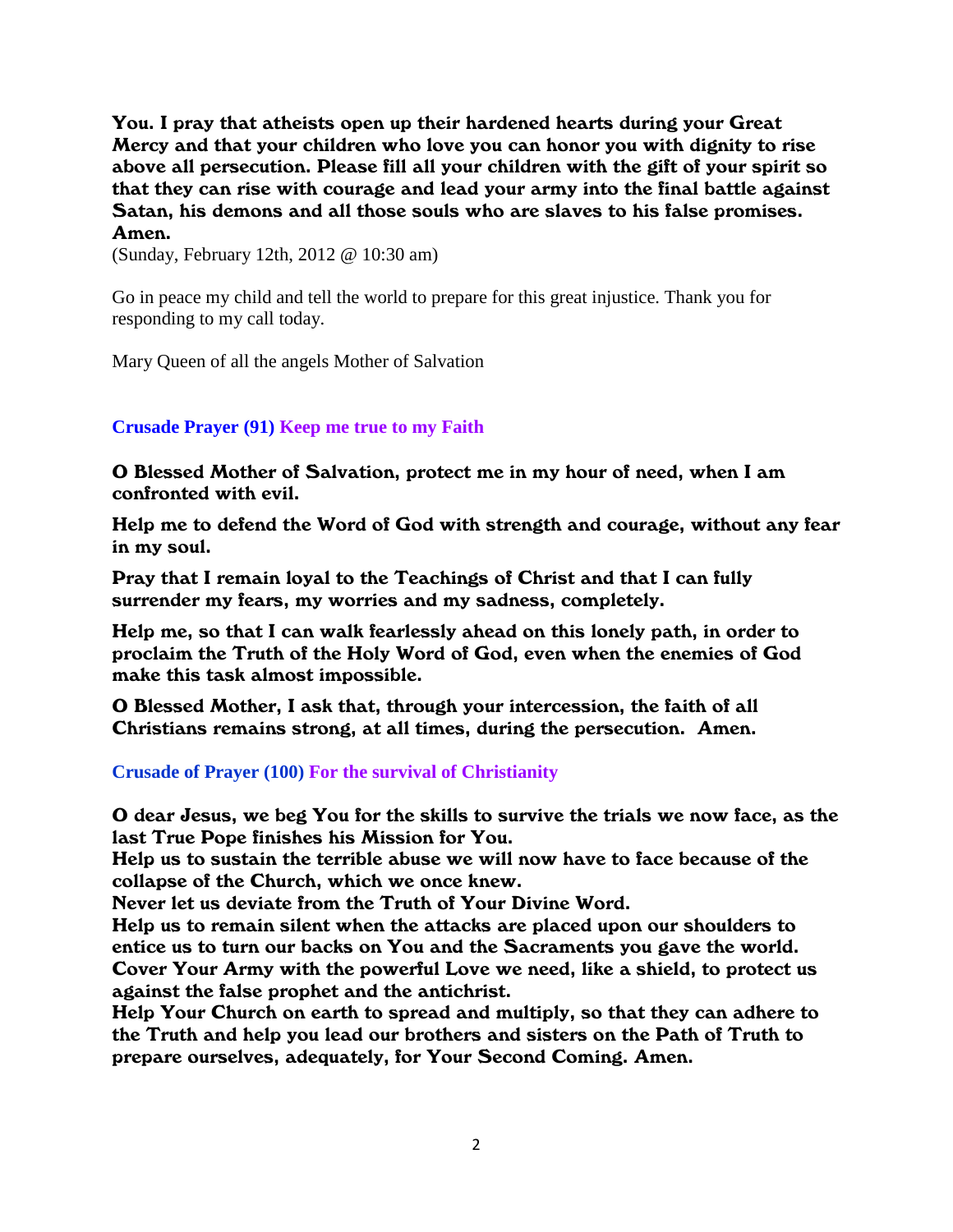**Crusade Prayer (102) To sustain faith and belief in God's Message for the world**

Dearest Jesus, when I am down, lift me up. When I doubt, enlighten me. When I am in sorrow, show me Your Love. When I criticize, help me to remain silent. When I judge another in public, seal my lips. When I utter blasphemies, in Your Name, redeem me and bring me back into Your protection. When I lack courage, give me the sword I need to do battle and save the souls You desire. When I resist Your Love, help me to surrender and abandon myself, completely, within Your Loving care. When I wander away, help me to find the Path of Truth. When I question Your Word, give me the answers I seek. Help me to be patient, loving and kind, even to those who curse You. Help me to forgive those who offend me and give me the grace I need to follow You to the ends of the earth. Amen.

733 03-21-13)

**Crusade Prayer (132) Renounce Satan, to protect this Mission**

O Mother of Salvation, come to the aid of this Mission. Help us, God's Remnant Army, to renounce Satan. We beg you to crush the head of the Beast with your heel and remove all obstacles in our Mission to save souls. Amen.

(1,027 01-31-14)

**You must recite this Crusade Prayer (143) To protect the Mission of Salvation**

O Mother of Salvation, protect this Mission, a Gift from God, to bring Eternal Life to all of His children everywhere.

Please intervene, on our behalf, through your beloved Son, Jesus Christ, to give us the courage to carry out our duties to serve God at all times and especially when we suffer because of this.

Help this Mission to convert billions of souls, in accordance with the Divine Will of God and to turn those hearts of stone into loving servants of your Son.

Give all of us who serve Jesus in this Mission the strength to overcome the hatred and the persecution of the Cross and to welcome the suffering that comes with it, with a generosity of heart and with full acceptance of what may come ahead. Amen.

(1,078 03-25-14)